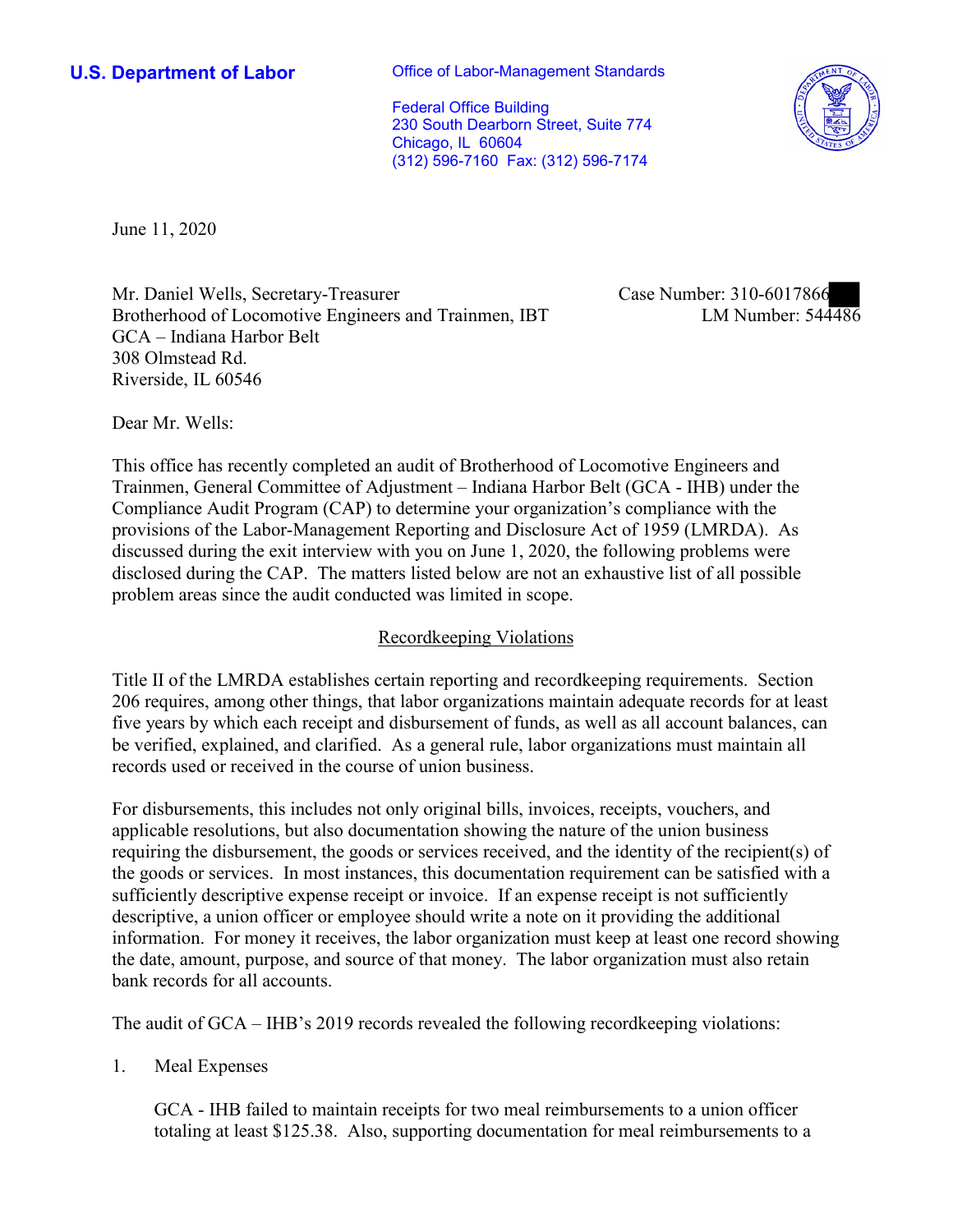union officer totaling at least \$538.65 could not be identified because the GCA – IHB where the officers or employees incurred meal expenses.<br>2. Lack of Salary Authorization records were commingled with BLET Division 682's disbursement records, the total amount of supporting documentation maintained exceeded the reimbursement amount, and the records did not indicate which receipts belonged to the GCA and Division, respectively. The union must maintain itemized receipts provided by restaurants to officers and employees. These itemized receipts are necessary to determine if such disbursements are for union business purposes and to sufficiently fulfill the recordkeeping requirement of LMRDA Section 206. Also, the records retained must identify the names of the restaurants

GCA – IHB did not maintain records to verify that the salaries reported in Item 24 (All Officers and Disbursements to Officers) of the LM-3 was the authorized amount and therefore was correctly reported. The union must keep a record, such as meeting minutes, to show the current salary authorized by the entity or individual in the union with the authority to establish salaries.

Based on your assurance that GCA – IHB will retain adequate documentation in the future, OLMS will take no further enforcement action at this time regarding the above violations.

## Reporting Violations

 Labor Organization Annual Report (Form LM-3) filed by GCA – IHB for the fiscal year ended December 31, 2019, was deficient in the following areas: 1. Disbursements to Officers The audit disclosed a violation of LMRDA Section 201(b), which requires labor organizations to file annual financial reports accurately disclosing their financial condition and operations. The

 during the audit year (with the exception of one outstanding check as of 12/31/19) were GCA - IHB did not include some reimbursements to officers totaling at least [\\$8,282.90](https://8,282.90) in the amounts reported Item 24 (All Officers and Disbursements to Officers). It appears these amounts were erroneously reported elsewhere in Statement B since all disbursements reported in Item 55 (Total Disbursements).

In addition, GCA - IHB did not report the names of three trustees in Item 24 (All Officers and Disbursements to Officers). The union must report in Item 24 all persons who held office during the year, regardless of whether they received any payments from the union.

The union must report most direct disbursements to GCA – IHB officers and some indirect disbursements made on behalf of its officers in Item 24. A "direct disbursement" to an officer is a payment made to an officer in the form of cash, property, goods, services, or other things of value. See the instructions for Item 24 for a discussion of certain direct disbursements to officers that do not have to be reported in Item 24. An "indirect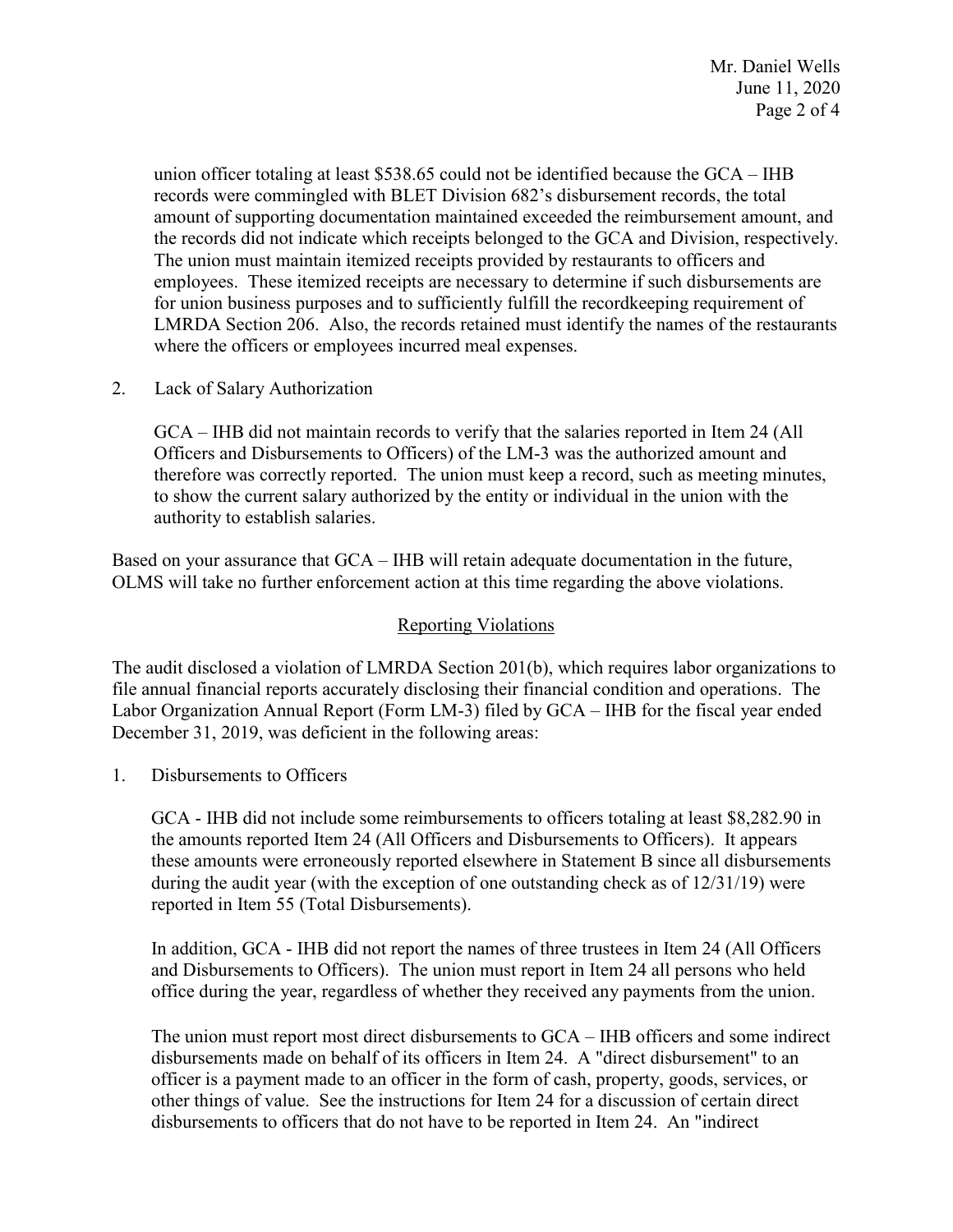issued to a hotel) or for transportation by a public carrier (such as an airline) for an officer disbursement" to an officer is a payment to another party (including a credit card company) for cash, property, goods, services, or other things of value received by or on behalf of an officer. However, indirect disbursements for temporary lodging (such as a union check traveling on union business should be reported in Item 48 (Office and Administrative Expense).

2. Statement B (Receipts and Disbursements)

 (Receipts and Disbursements). The audit revealed that GCA - IHB received approximately 682 and per capita tax retained by GCA - IHB. GCA – IHB must report its per capita tax directly to an intermediate body by employers in Item 39 (Per Capita Tax). Dues collected GCA – IHB failed to correctly report dues receipts and disbursements on Statement B \$186,482 from two employers, which is comprised of dues collected on behalf of Division portion of dues received through a checkoff arrangement whereby local dues are remitted on behalf of a subordinate organization for transmittal to them and other affiliated organizations must be reported in Item 43 (Other Receipts). It appears GCA-IHB erroneously reported these receipts in Item 38 (Dues).

 your union's total amount (if any) of per capita tax paid to your parent body, state and local In addition, the audit revealed GCA - IHB disbursed at least \$65,384 in per capita to the BLET National Division on behalf of Division 682, \$55,741 to Division 682 for its share of dues, and at least \$19,714 in assessments to the BLET Indiana State Legislative Board on behalf of Division 682. The transmittal of dues payments collected on behalf of a subordinate organization must be reported in Item 54 (Other Disbursements). It appears GCA - IHB erroneously reported these disbursements in Item 47 (Per Capita Tax). Only central bodies, a conference, etc. should be reported in Item 47.

3. Underreported Total Disbursements

 report a check disbursement to the BLET Indiana State Legislative Board that was GCA - IHB underreported total disbursements by approximately \$1,500 when it failed to outstanding as of December 31, 2019. As noted in item 2 immediately above, this disbursement should have been reported in Item 54 (Other Disbursements). The LM-3 Instructions require disbursements to be reported on the LM-3 when money is actually paid out by the labor organization.